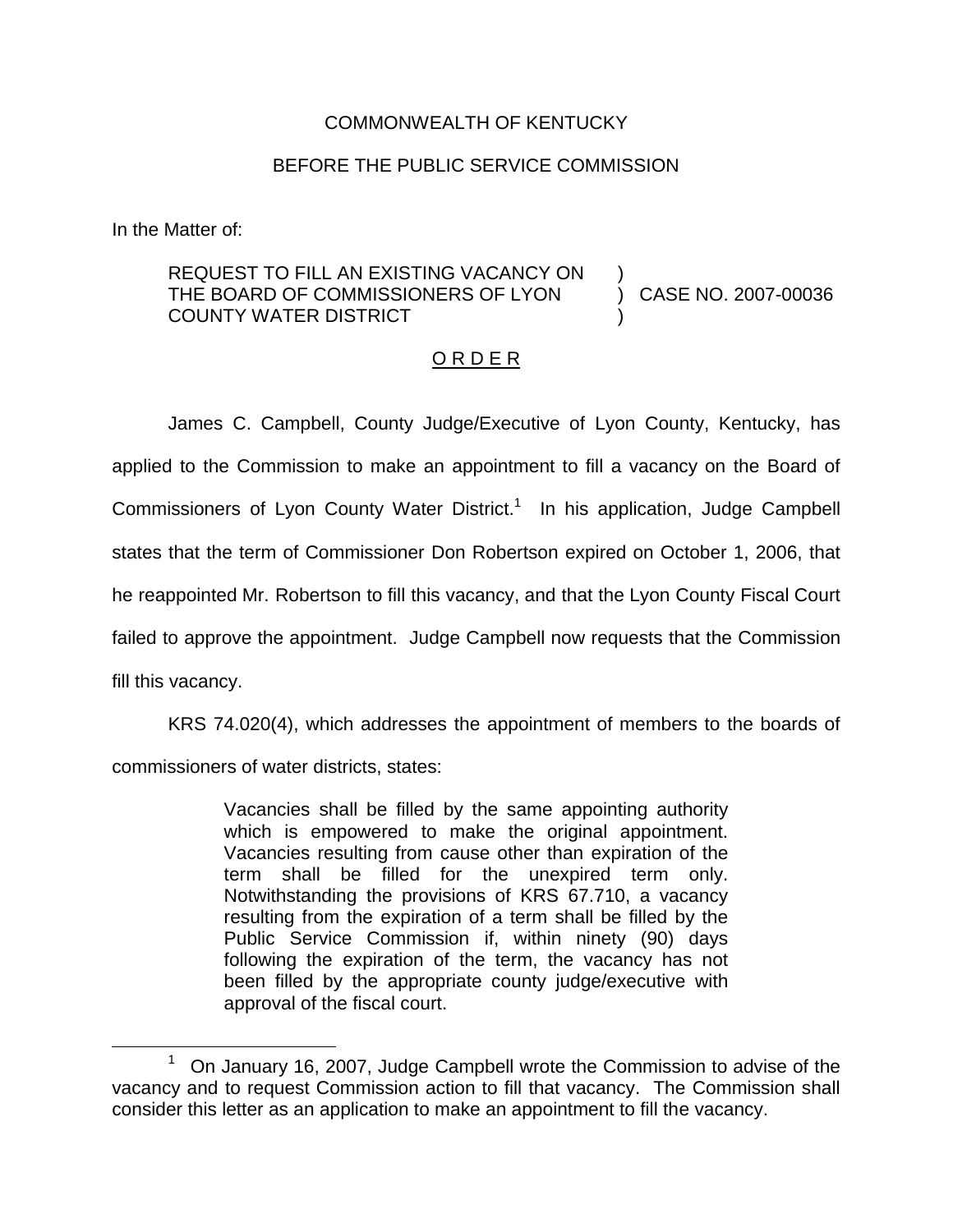Based upon the above, the Commission finds that a proceeding should be initiated to consider Judge Campbell's application and to select the appropriate person to fill the vacancy.

IT IS THEREFORE ORDERED that:

1. This proceeding is initiated to fill a vacancy on the Board of Commissioners of Lyon District.

2. Judge Campbell, Mr. Robertson, Lyon District, and the members of Lyon County Fiscal Court are made parties to this proceeding.

3. Any party filing documents with the Commission shall serve a copy of those documents upon all other parties.

4. Service of any document or pleading shall be made in accordance with Administrative Regulation 807 KAR 5:001, Section 3(7), and Kentucky Civil Rule 5.02.

5. Judge Campbell shall, no later than 20 days from the date of this Order, file with the Commission the original and 6 copies of the information listed in Appendix A, with a copy to all parties of record. Each copy of the requested information shall be placed in a bound volume with each item tabbed. When a number of sheets are required for an item, each sheet should be appropriately indexed, for example, Item 1(a), Sheet 2 of 6.

6. Any party who wishes to nominate a person to fill the vacancy shall submit its nomination to the Commission in writing within 20 days of the date of this Order.

-2- Case No. 2007-00036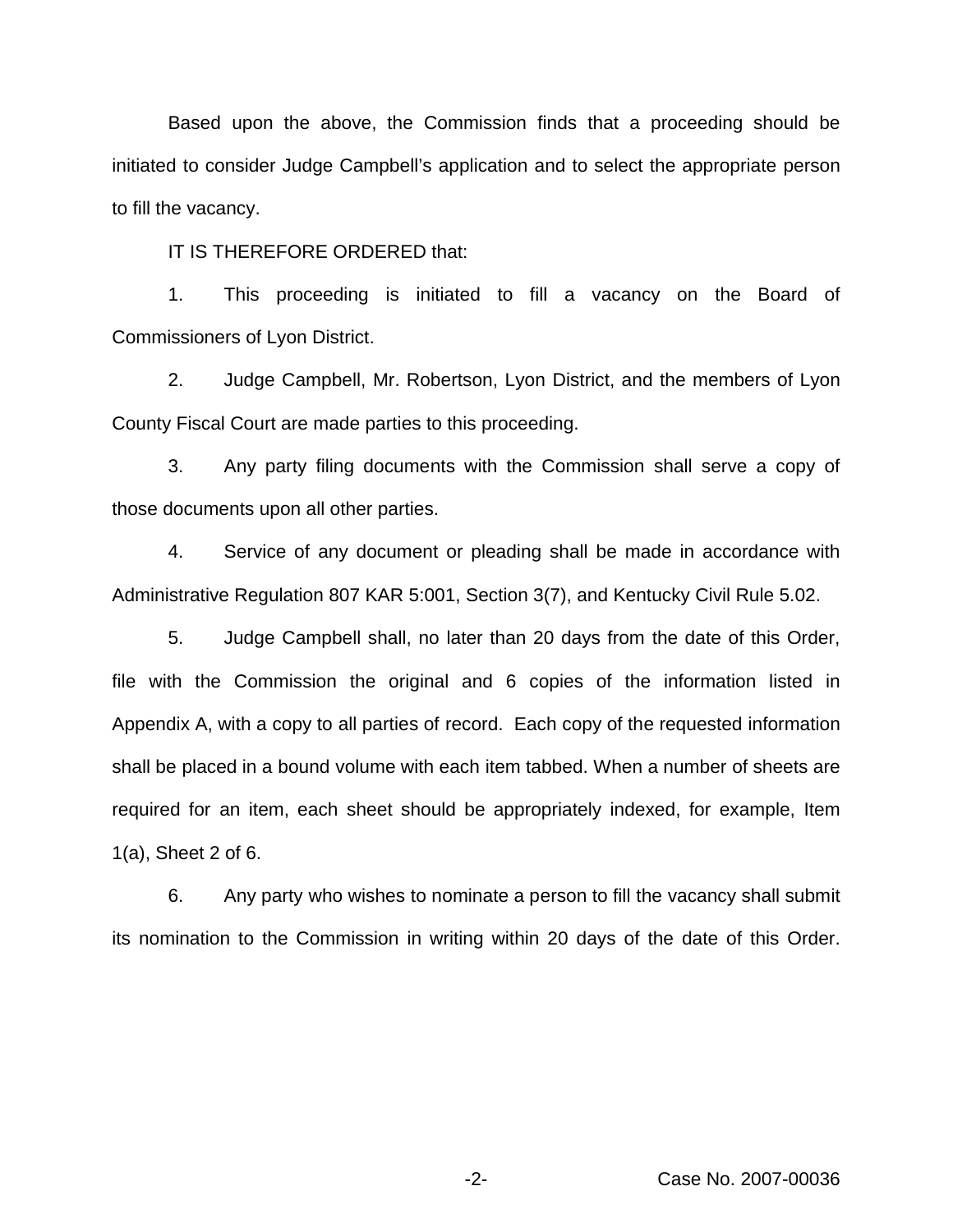Done at Frankfort, Kentucky, this 1<sup>st</sup> day of March, 2007.

By the Commission

ATTEST:

**Executive Director**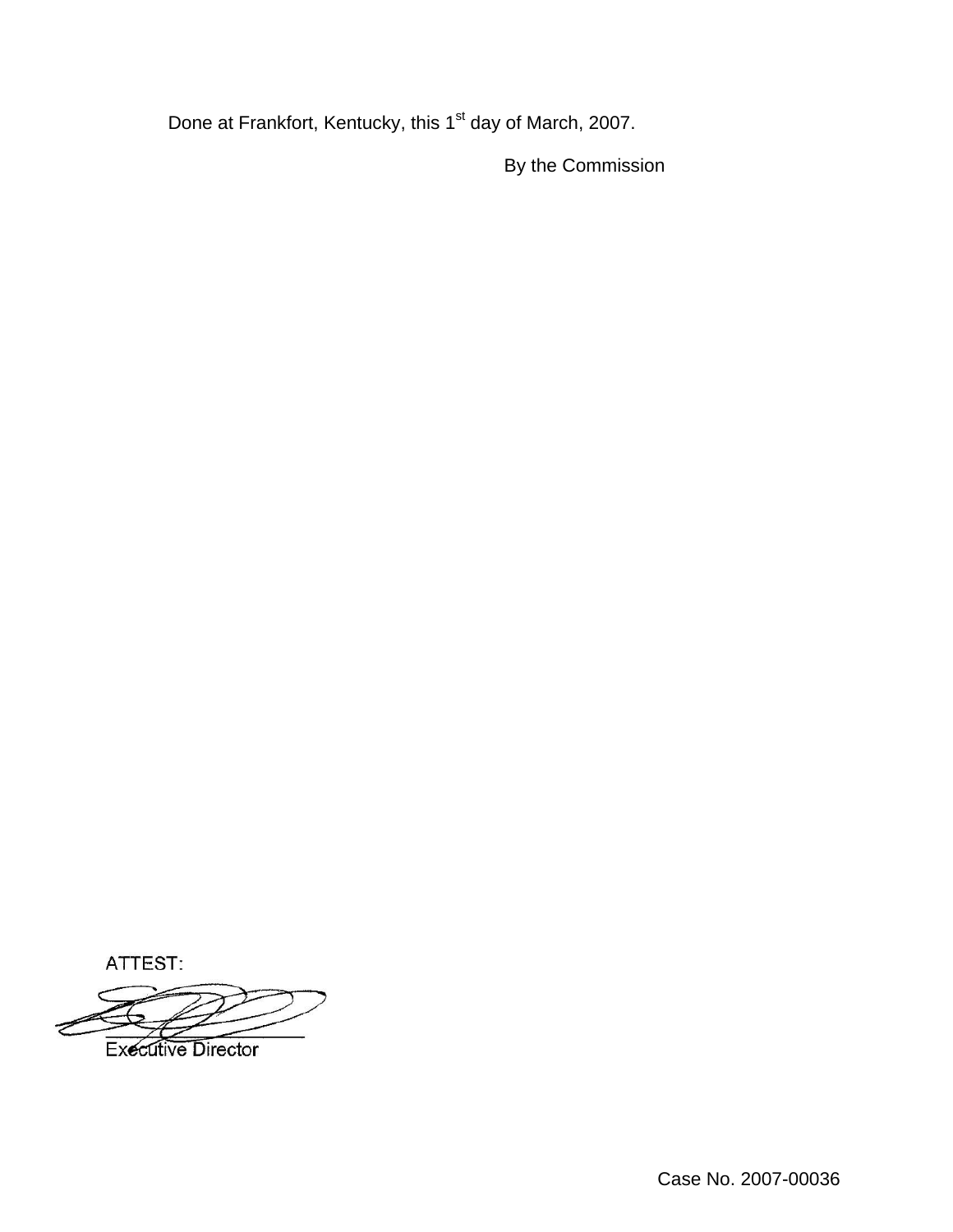### APPENDIX A

# APPENDIX TO AN ORDER OF THE KENTUCKY PUBLIC SERVICE COMMISSION IN CASE NO. 2007-00036 March 1, 2007

1. Provide Mr. Robertson's curriculum vitae.

2. State Mr. Robertson's date of birth.

3. State Mr. Robertson's current address.

4. State whether Mr. Robertson has been convicted of violating any law (other than minor traffic offenses). If yes, list the conviction, date and place.

5. State whether Mr. Robertson resides in Lyon County Water District's territory.

6. Describe Mr. Robertson's educational background.

7. Describe Mr. Robertson's experience in operating or managing a water utility.

8. Describe Mr. Robertson's experience managing or operating organizations similar to a water utility.

9. Provide a map of Lyon District's territory and the ordinances of the Lyon County Fiscal Court and the orders of the Lyon County Judge/Executive that established these territorial boundaries.

10. List all positions that Mr. Robertson currently holds with any local, state or federal governmental entity.

11. State whether Mr. Robertson has ever entered into any contract with Lyon County Water District to provide goods or services. If yes, provide a copy of each contract.